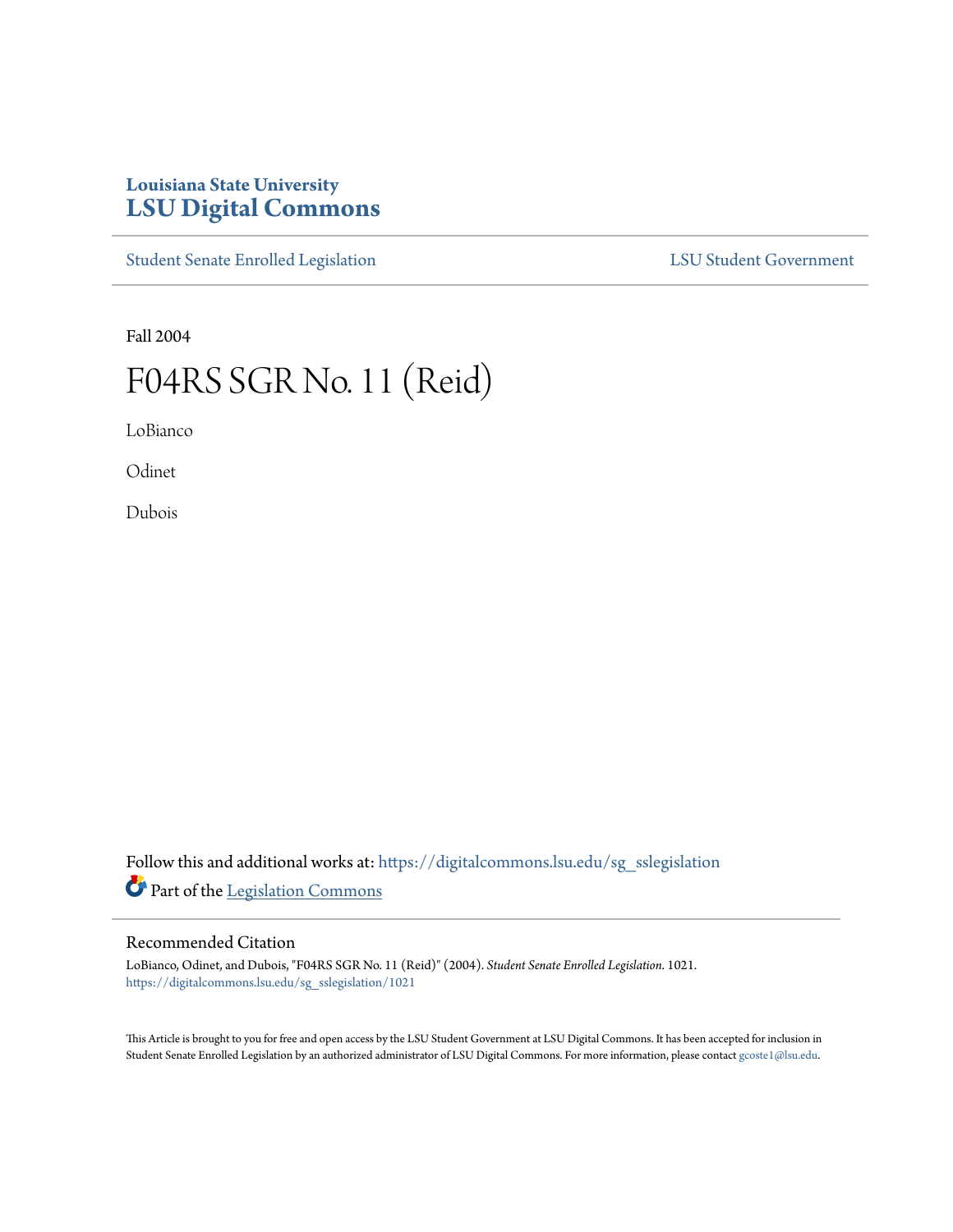|                | STUDENT GOVERNMENT                                                | <b>ENROLLED</b>                                                      |  |
|----------------|-------------------------------------------------------------------|----------------------------------------------------------------------|--|
| $\frac{1}{2}$  | LOUISIANA STATE UNIVERSITY                                        |                                                                      |  |
| $\overline{4}$ | <b>STUDENT SENATE</b>                                             |                                                                      |  |
| 5              | F04RS                                                             |                                                                      |  |
| 6              | <b>SGR No. 11</b>                                                 |                                                                      |  |
| 7              | SPEAKER PRO-TEMPORE LOBIANCO, SENATOR ODINET & DUBOIS<br>BY:      |                                                                      |  |
| 8              |                                                                   |                                                                      |  |
| 9              |                                                                   | <b>A RESOLUTION</b>                                                  |  |
|                |                                                                   |                                                                      |  |
| 10             | TO COMMEND COMMISSIONER OF ELECTIONS DEVIN REID AND THE 2004 FALL |                                                                      |  |
| 11             |                                                                   | ELECTION BOARD FOR THEIR OUTSTANDING WORK IN THE FALL 2004 ELECTIONS |  |
| 12             |                                                                   |                                                                      |  |
| 13             | <b>PARAGRAPH 1:</b>                                               | WHEREAS, THE 2003-2004 LSU STUDENT SENATE PASSED SGB.                |  |
| 14             |                                                                   | NO. 21 CREATING A NEW ELECTION CODE MANDATING AN ONLINE              |  |
| 15             |                                                                   | VOTING SYSTEM, AND;                                                  |  |
| 16             |                                                                   |                                                                      |  |
| 17             | <b>PARAGRAPH 2:</b>                                               | WHEREAS, PRESIDENT BRAD GOLSON, ENTITLED BY THE                      |  |
| 18             |                                                                   | CONSTITUTION TO MAKE APPOINTMENTS, APPOINTED DEVIN                   |  |
| 19             |                                                                   | REID AS COMMISSIONER OF ELECTIONS THROUGH SGCR. NO.7,                |  |
| 20             |                                                                   | AND;                                                                 |  |
| 21             |                                                                   |                                                                      |  |
| 22             | <b>PARAGRAPH 3:</b>                                               | WHEREAS, FORMER PRESIDENT RICHEY AND CURRENT                         |  |
| 23             |                                                                   | PRESIDENT GOLSON, ENTITLED BY THE CONSTITUTION TO MAKE               |  |
| 24             |                                                                   | APPOINTMENTS, APPOINTED TO THE ELECTION BOARD PAUL                   |  |
| 25             |                                                                   | COUSSAN, EMILY LEBLANC, WADE KODRIN, AMANDA EXENER,                  |  |
| 26             |                                                                   | AND JOHN ROBERT WILSON, AND;                                         |  |
| 27             |                                                                   |                                                                      |  |
| 28             | PARAGRAPH 4:                                                      | WHEREAS, IT IS THE DUTY OF THE COMMISSIONER OF ELECTIONS             |  |
| 29             |                                                                   | AND THE ELECTION BOARD TO IMPLEMENT THE NEWLY REVISED                |  |
| 30             |                                                                   | ELECTION CODE WHICH MANDATES ONLINE VOTING, AND;                     |  |
| 31             |                                                                   |                                                                      |  |
| 32             | <b>PARAGRAPH 5:</b>                                               | WHEREAS, BOTH THE COMMISSIONER AND THE ELECTION BOARD                |  |
| 33             |                                                                   | SHOWED GREAT DEDICATION, INTEGRITY, AND ABILITY BY                   |  |
| 34             |                                                                   | OVERCOMING AND CORRECTING UNFORSEEN OBSTACLES IN THE                 |  |
| 35             |                                                                   | IMPLEMENTATION OF THE ELECTION CODE, AND;                            |  |
| 36             |                                                                   |                                                                      |  |
| 37             | PARAGRAPH 6:                                                      | WHEREAS, THROUGH THEIR EXEMPLORY SERVICE AND                         |  |
| 38             |                                                                   | DEDICATION, THE INTEGRITY OF THE ELECTION CODE WAS                   |  |
| 39             |                                                                   | PRESERVED AND VOTER TURN OUT WAS RECORDED AT AN ALL                  |  |
| 40             |                                                                   | TIME HIGH WHICH EXTENDS STUDENT GOVERNMENT'S                         |  |
| 41             |                                                                   | ACCOUNTABILITY TO THE STUDENT BODY OF LSU.                           |  |
| 42             |                                                                   |                                                                      |  |
| 43             | <b>PARAGRAPH 7:</b>                                               | THEREFORE, BE IT RESOLVED BY THE STUDENT GOVERNMENT OF               |  |
| 44             |                                                                   | LOUISIANA STATE UNIVERSITY AND AGRICULTURAL AND                      |  |
| 45             |                                                                   | MECHANICAL COLLEGE THAT THE STUDENT SENATE HEREBY                    |  |
| 46             |                                                                   | COMMEND AND CONGRATULATE THE COMMISSIONER OF                         |  |
| 47             |                                                                   | ELECTIONS AND THE ELECTION BOARD FOR THEIR HARD WORK                 |  |
| 48             |                                                                   | AND DEDICATION TO STUDENT GOVERNMENT AND THE                         |  |
| 49             |                                                                   | STUDENTS OF LOUISIANA STATE UNIVERSITY AND                           |  |
| 50             |                                                                   | AGRICULTURAL AND MECHANICAL COLLEGE                                  |  |
| 51             |                                                                   |                                                                      |  |
| 52             | <b>PARAGRAPH 8:</b>                                               | BE IT FURTHER RESOLVED, THAT UPON PASSAGE BY A MAJORITY              |  |
| 53             |                                                                   | OF THE LSU A&M STUDENT SENATE, A COPY OF THIS RESOLUTION             |  |
| 54             |                                                                   | BE TRANSMITTED TO COMMISSIONER REID AND THE FALL 2004                |  |
| 55             |                                                                   | ELECTION BOARD.                                                      |  |